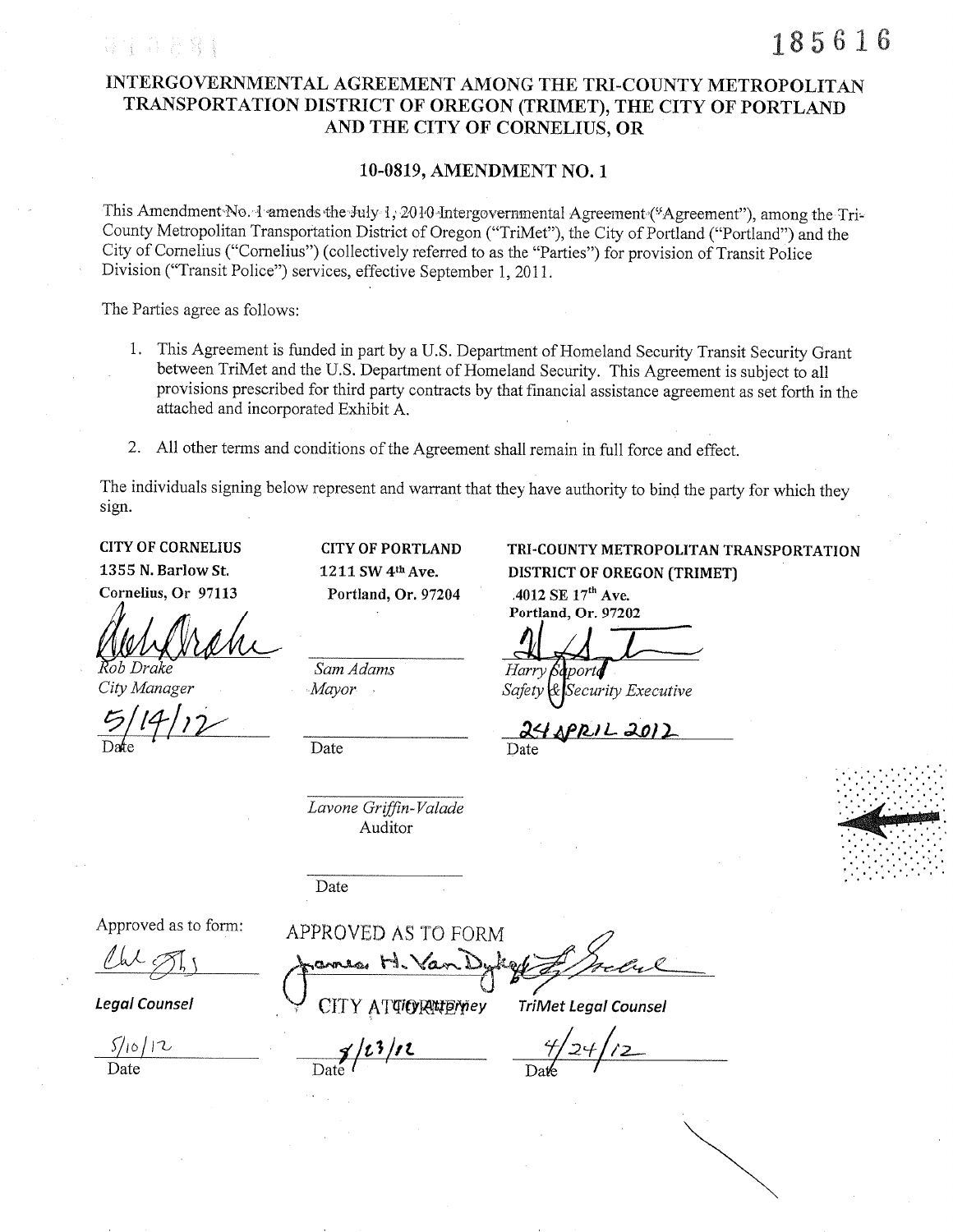#### **EXHIBIT A**

## U.S. DEPARTMENT OF HOMELAND SECURITY TRANSIT SECURITY GRANT CONTRACT **REQUIREMENTS**

As used below, the term "Contractor" shall mean the City of Cornelius, Or.

#### I. **DEFINITIONS**

1333

- A. Homeland Security Directive includes any Homeland Security circular, notice, order or guidance providing information about Homeland Security programs, application processing procedures, and Project management guidelines.
- B. Government means the United States of America and any executive department or agency thereof.
- C. Homeland Security means the United States Department of Homeland Security (DHS) or it's Office of Domestic Preparedness.
- D. Third Party Subcontract means a subcontract at any tier entered into by Contractor or a subcontractor, financed in whole or in part with Federal assistance originally derived from Homeland Security.

#### Π. FEDERAL REQUIREMENTS

A. Homeland Security requires that a grant recipient require that any contractor employed in completion of a DHS grant project comply with the following standard requirements, the terms and conditions of which are incorporated herein by reference. In addition, any such contractor shall require each of its subcontractors employed in the completion of the project to comply with these requirements:

Administrative Requirements:

- 44 CFR Part 13, Uniform Administrative Requirements for Grants and Cooperative Agreements to State and Local Governments, including the provisions set forth in this Exhibit  $\mathbf{A}$
- 44 CFR part 10, Environmental Considerations

Cost Principles:

2 CFR Part 225, Cost Principles for State, Local, and Indian tribal Governments (formerly OMB Circular A-87)

Audit Requirements:

- OMB Circular A-133, Audits of States, Local Governments, and Non-Profit Organizations
- B. Contractor shall at all times comply with all applicable regulations, policies, procedures and Homeland Security Directives, including without limitation those listed directly or by reference in the Transit Security financial assistance agreement between TriMet and the Homeland Security, as they may be amended or promulgated from time to time during the term of this Agreement. Contractor's failure to so comply shall constitute a material breach of this Agreement. Contractor agrees to include the above clause in each third party subcontract financed in whole or in part with Federal assistance provided by Homeland Security. It is further agreed that the clause shall not be modified, except to identify the subcontractor who will be subject to its provisions.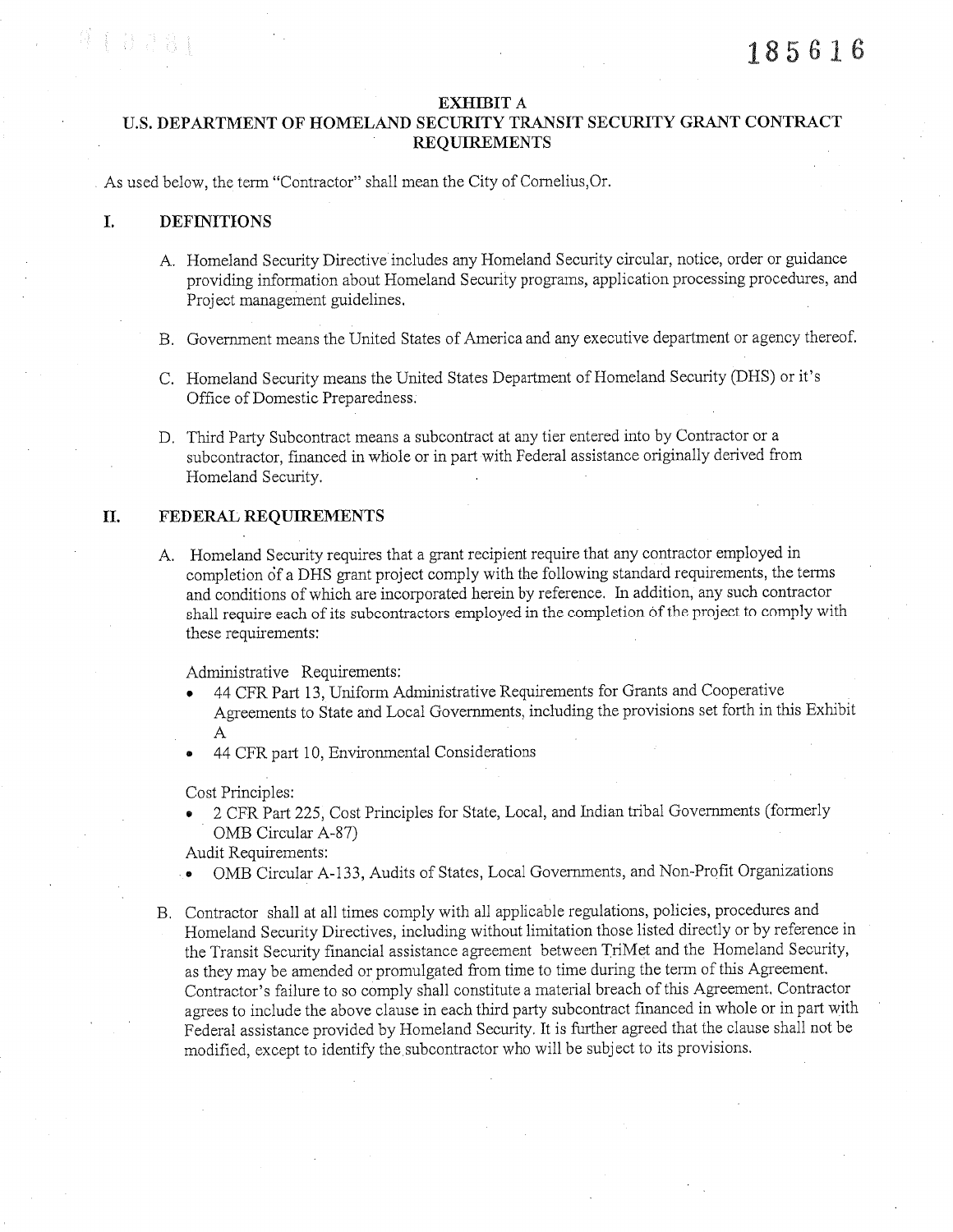C. All Homeland Security mandated terms shall be deemed to control in the event of a conflict with other provisions contained in this Agreement. Contractor shall not perform any act, fail to perform any act, or refuse to comply with any requests which would cause TriMet to be in violation of the Homeland Security terms and oonditions.

#### III. ACCESS TO RECORD

- A. Contractor agrees to provide TriMet, Homeland Security, the Comptroller General of the United States or any of their authorized representatives access to any books, documents, papers and records of the Contractor which are directly pertinent to this Agreement for the purposes of making audits, examinations, excerpts and transcriptions.
- B. Contractor agrees to permit any of the foregoing parties to reproduce by any means whatsoever or to copy excetpts and transcriptions as reasonably needed,
- C. Contractor agrees to maintain all books, records, accounts and reports required under this Agreement for a period of not less than six years after the later of: (a) the date of termination or expiration of this Agreement or (b) the date Contractor receives final payrnent under this Agreement, except in the event of litigation or settiement of claims arising from the performance of this Agreement, in which case Contractor agrees to maintain same until TriMet, Ilomeiand Security, the Comptroller General, or any of their duly authorized representatives, have disposed of all such iitigation, appeals, ciaims or exceptions related thereto,
- D. Contractor agrees to include paragraphs A, B, and C above in each third party subcontract financed in whole or in part with Federal assistance provided by Homeland Security. It is further agreed that the clause shall not be modified, except to identify the subcontractor who will be subject to its provisions.

#### rv. DEBARMENT AND SUSPENSION

This Agreement is a covered transaction for purposes of 49 CFR Part 29. As such, Contractor is required to verify that none of Contractor, its principals, as defined at 49 CFR 29.995, or affiliates, as defined at 49 CFR 29.905, are excluded or disqualified as defined at 49 CFR 29.940 and 29.945. By signing this Agreement, Contractor makes a material representation of fact relied upon by TriMet that Contractor has complied with 49 CFR Part 29. If it is later determined that Contractor knowingly rendered an erroneous representation of compliance with 49 CFR Part 29, in addition to and without limitation of the remedies available to TriMet, the Federal Government may pursue any available remedies, including but not lirnited to suspension and/or debannent. In addition, Contractor is required to comply with 49 CFR 29, Subpart C throughout the term of this Agreement, and must include the requirement to comply with 49 CFR Part 29, Subpart C in any lower tier covered transaction it enters into.

#### v. NO FEDERAL GOVERNMENT OBLIGATIONS TO CONTRACTOR  $\cdot$

A. TriMet and Contractor acknowledge and agree that, notwithstanding any concurrence by the Federal Government in or approval of the solicitation or award of the underlying Agreement, absent the express wntten consent by the Government, the Government is not a party to this Agreement and shatl not be subject to any obligations or liabilities to TriMet, Contractor, or any other party (whether or not a party to that Agreement) pertaining to any matter resulting from the underlying Agreement.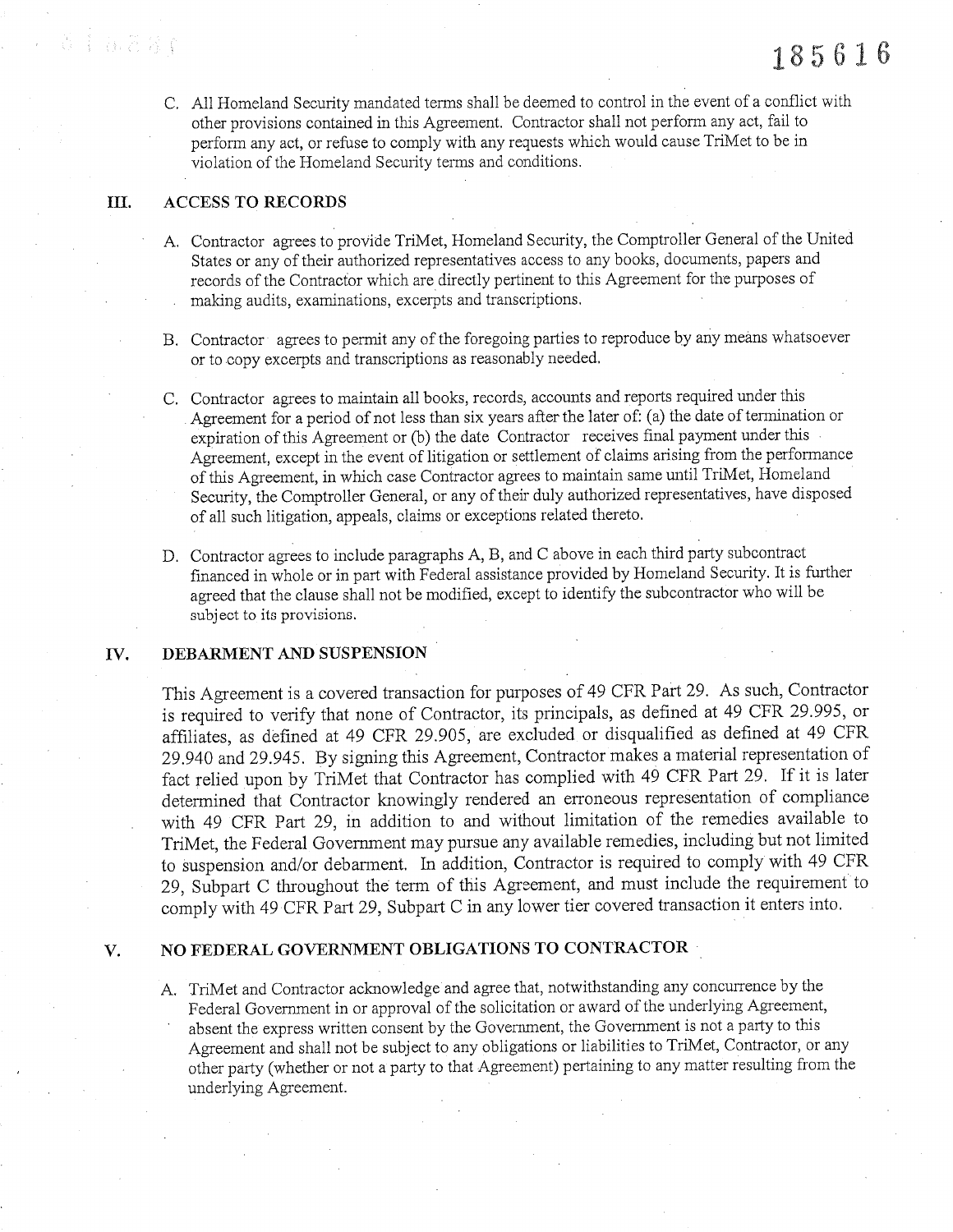B. Contractor agrèes to include the above clause in each third party subcontract financed in whole or in part with Federal assistance provided by Homeland Security. It is further agreed that the clause shall not be modified, except to identify the subcontractor who will be subject to its provisions.

VI. CONTRACT WORK HOURS AND SAFETY STANDARDS (applicable to non-construction contracts ín excess of \$2,500 that empioy laborers or mechanics)

- A. Compliance: Contractor agrees that it shall comply with Sections 103 and 107 of the Contract Work Hours and Safety Standards Act (40 U.S.C. Sections 327 -330) as amended and as supplemented by Department of Labor regulations (29 C.F,R. Part 5), which are incorporated herein.
- B. Overtime: No contractor or subcontractor contracting for any part of the work under this Agreement which may require or involve the employment of laborers or mechanics shall require or permit any such laborer or mechanic in any workweek in which he or she is empioyed on such work to work in excess of forty hours in such workweek unless such laborer or mechanic receives compensation al a rate not less than one and one-half times the basic rate of pay for all hours worked in excess of forty hours in such workweek,
- C. Violation;, tiabilify for unpaid wages; liquidated damages ln the event of any violation of the clause in Paragraph B of this section, Contractor and any subcontractor responsible therefore shall be liabie for the unpaid wages, In addition, Contractor and subcontractor shall be liable to the United States for liquidated damages. Such liquidated damages shall be computed with respect to each individual laborer or mechanic, including watchmen and guards, employed in violation of the clause set forth in paragraph B of this section, in the sum of \$10 for each calendar day on which such individual was required or permitted to work in excess of the standard workweek of forty hours without payment of the overtime wages required by the clause set forth in paragraph B of this section.
- D. Withholding for unpaid wages and liquidated damages TriMet shall upon its own action or upon writlen request of an authorized representative of the Department of Labor withhold or cause to be withheld, from any moneys payable on account of work performed by the Contractor or subcontractor under any such contract or any other Federai contract with the same prime contractor, or any other federally-assisted contract subject to the Contract Work Hours and Safety Standards Act, which is held by the same prime contractor, such sums as may be determined to be necessary to satisfy any liabilities of such contractor or subcontractor for unpaid wages and liquidated damages as provided in the clause set forth in paragraph C of this section.
- E. Subcontracts The contractor or subcontractor shall include in any subcontracts the clauses set forth in paragraphs A through D of this section and also a clause requiring the subcontractors to include these clauses in any lower tier subcontracts, The prime contractor shall be responsible for compliance by any subcontractor or lower tier subcontractor with the clauses set forlh in paragraphs A through D of this section.

## VII. NOTICE OF REPORTING REQUIREMENTS

**手段 2.6%** 

Contractor shall comply with the reporting requirements of lfomeland Security stated in 44 C.F,R. §§ 13.40 et seq, The Contractor agrees to include the above clause in each third party subcontract financed in whole or in part with Federal assistance provided by Homeland Security. It is further agreed that the clause shall not be modified, except to identify the subcontractor who will be subject to its provisions,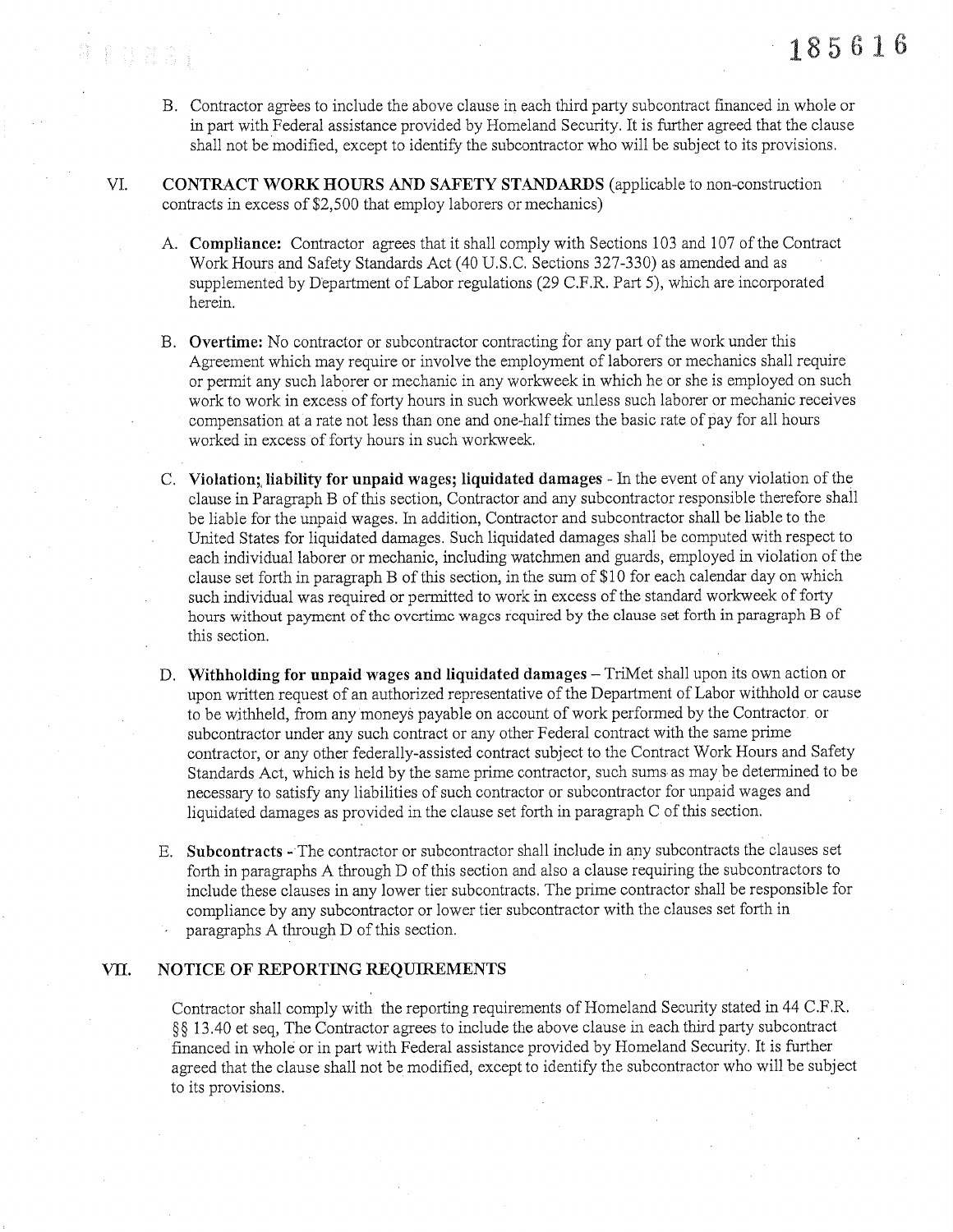# VIII. COPYRIGHTS  $185616$

olagaj

- A. Contractor agrees that Homeland Security shall have a royalty-free, nonexclusive, and irrevocable license to reproduce, pubiish or othenvise use, and to authorize others to use, for government purposes:
	- 1. The copyright in any work developed with the assistance of funds provided under this Agreement;
	- 2. Any rights of copyright to which Contractor purchases ownership with the assistance of funds provided under this Agreement.
- B. Contractor agrees to include paragraph A above in each third party subcontract financed in whole or in part with Federal assistance provided by Homeland Security. It is further agreed that the clause shall not be modified, except to identify the subcontractor who will be subject to its provisions.

## IX. PATENT RIGHTS

- A. General. If any invention, improvement, or discovery is conceived or first actually reduced to practice in the course of or under this Agreement, and that invention, improvement, or discovery is patentable under the laws of the United States of America or any foreign country, TriMet and Contractor agree to take actions necessary to provide immediate notice and a detailed report to the Homeland Security. Unless the Government later makes a contrary determination in writing, irrespective of the Contractor's status (large business, smali business, state govemment or instrumentality, local government, nonprofit organization, institution of higher education, individual), TriMet and Contractor agree to take the necessary actions to provide, through Homeland Security, those rights in that invention due the Govenrment in accordance with 44 CFR Part  $13.36(i)$  (8).
- B. The Contractor also agrees to include paragraph A above in each third party subcontract for experimental, developmental, or research work financed in whole or in part with Federal assistance provided by Homeland Security.

## X. ENERGY CONSERVATION REQUIREMENTS

Contractor agrees to comply with mandatory standards and policies relating to energy efficiency which are contained in the state energy conservation plan issued in compliance with the Energy Policy and Conservation Act (Pub L.94-163, B9 Stat.87l). Contractor agrees to inciude the above clause in each third party subcontract financed in whole or in part with Federal assistance provided by Homeland Security. It is further agreed that the clause shall not be modifîed, except to identify the subcontractor who will be subject to its provisions.

#### XI. ENVIRONMENTAL REQUIREMENTS

A. Contractor agrees to comply with all applicable standards, orders, or regulations issued pursuant to the Federal Water Pollution Control Act, as amended, 33 U.S.C. \$\$ 1251 et seq. Contractor agrees to report each violation of these requirements to TriMet and understands and agrees that TriMet will, in turn, report each violation as required to assure notification to Homeland Security and the appropriate EPA regional offìce.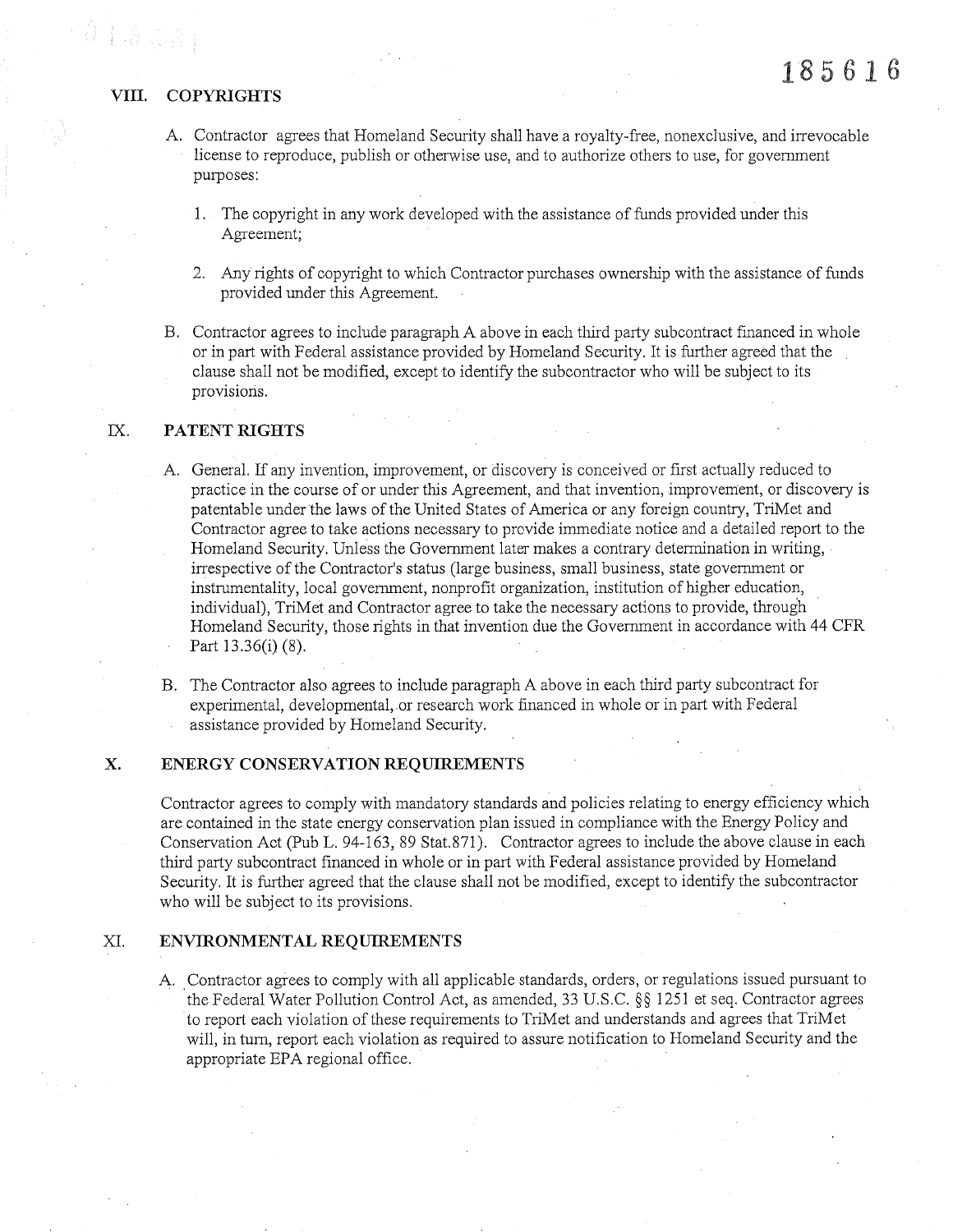- B. Contractor agrees to comply with applicable standards, orders, or regulations issued pursuant to the Clean Air Act, as amended, 42 U.S.C. §§ 7401, et seq. Contractor agrees to report each violation to TriMet and understands and agrees that TriMet will, in turn, report each violation as required to assure notification to Homeland Security and the appropriate EPA Regional Office.
- C. Contractor wiil comply with Executive Order 11738, and Environmental Protection Agency regulations (40 CFR Part 15).
- D. Contractor agrees to include the requirements at paragraphs A, B and C above in each third party subcontract exceeding \$100,000 financed in whole or in part with Federal assistance provided by Homeland Security.